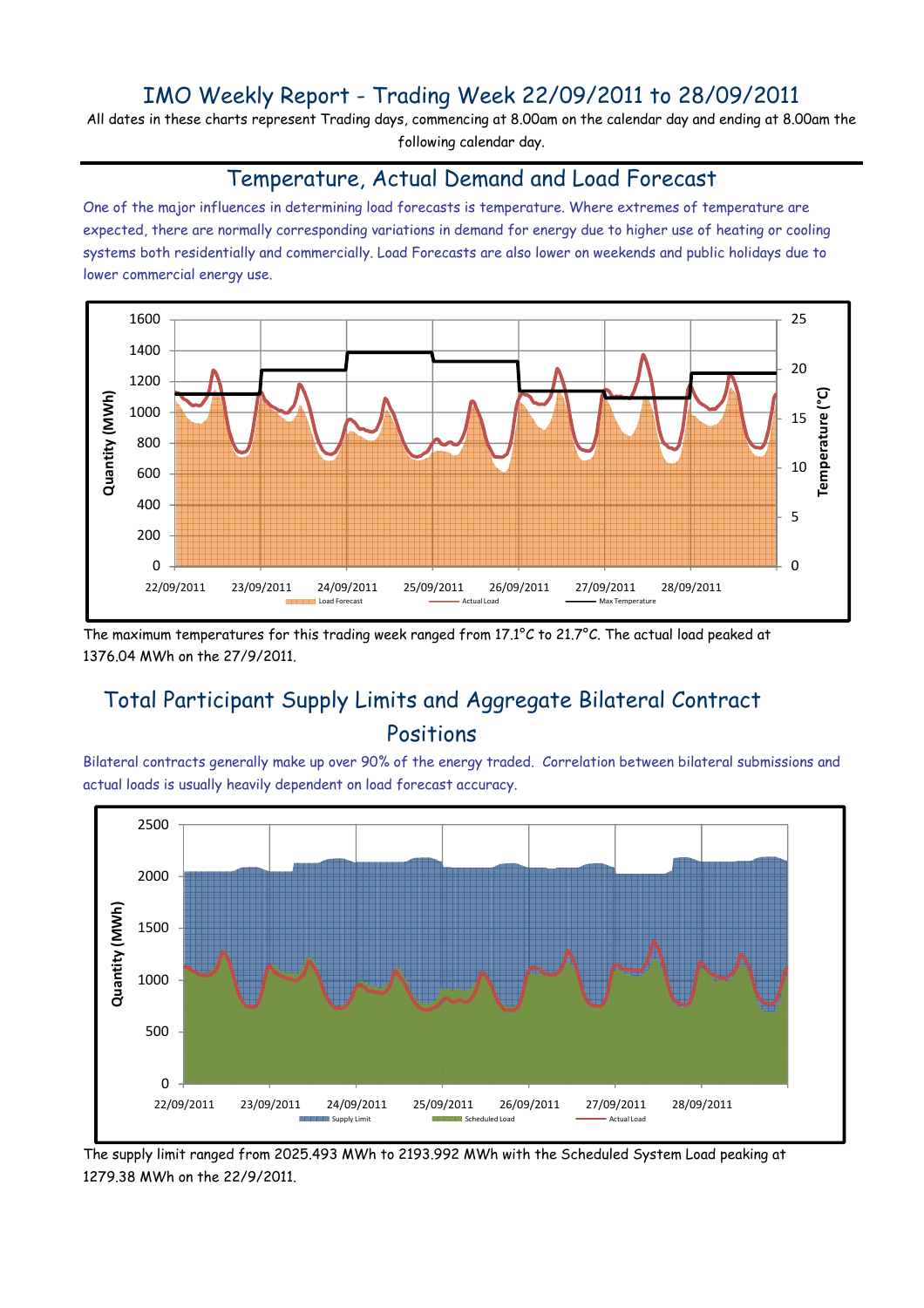### Net Balancing Market Trades

Bilateral contracts and STEM trading are generally based on the forecast energy requirements of Participants. When the forecast requirements are higher or lower than the actual requirements for a day, this Market energy must be bought and sold in the balancing mechanism. This graph shows the estimated net balancing trades.



The majority of the balancing activity this week occurred within Balancing Supply. The maximum balancing demand for the week reached 73.664 MWh on the 27/9/2011. The maximum balancing supply for the week reached -283.255 MWh on the 24/9/2011.

# Total Traded Energy

This chart represents a comparison between the total net energy that is traded in Bilateral Contracts, the STEM and the balancing mechanism. Balancing Supply represents cases in which the total contract position is greater than the demand and customers must supply energy back to balancing. Balancing Demand represents cases in which the total contract position is less than the demand and customers must purchase energy from balancing.



Total balancing supply equalled -24085.64 MWh whereas total balancing demand equalled 823.46 MWh. The Total STEM Traded quantity was 10847.929 MWh, with the STEM Clearing Quantity ranging between 5.509 MWh and 122.065 MWh.